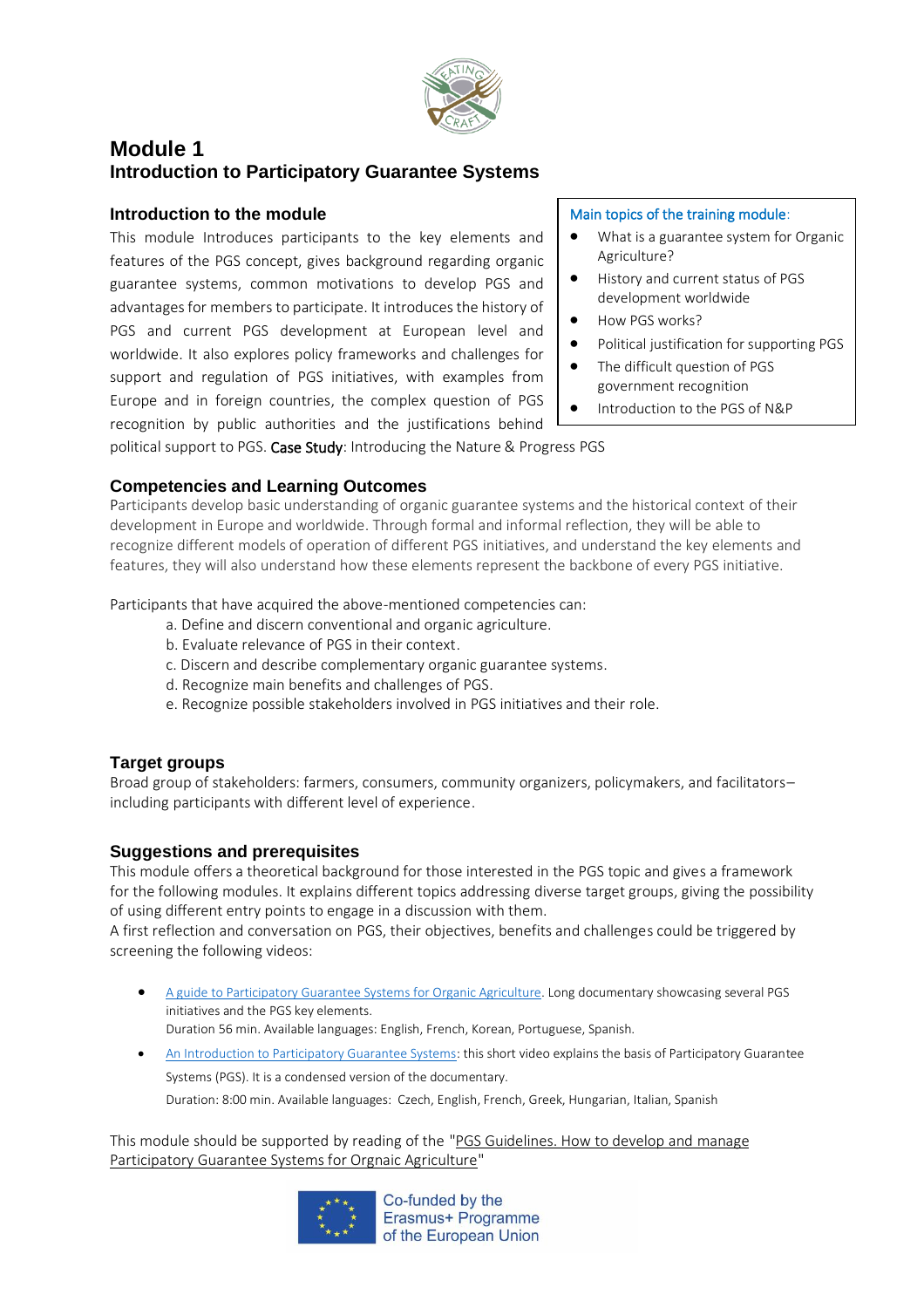

# **Module 2**

# **Start, build and maintain a Participatory Guarantee System**

### **Introduction to the module**

This module introduces participants to the main steps that a group of stakeholders should follow when they want to implement a PGS. It makes participants aware of the importance to build a shared vision, process which lies at the foundation of every sustainable PGS. It suggests concrete activities that a group of people has to undertake in order to structure a PGS, such as how to choose the organic standards, how to define guidelines for the day-to-day operations, how to deal with non-compliances, how to maintain documentation and a database of producers. Each step of PGS implementation should recall the key PGS elements. The topic on ways how PGS ensures compliance is covered in more

#### Main topics of the training module:

- 1. First steps in PGS implementation
- 2. Agree and define how the PGS will work
- 3. Raise awareness and make the pledge
- 4. Day to day operations (Map farm and record farm details)
- 5. Marketing
- 6. How Nature & Progress builds its organic standards and how it ensures

financial sustainability.

detail in Module 4. Comparisons with initiatives in Europe and beyond are shared as examples and possible sources of inspiration. Useful tools and templates developed by other PGS initiatives are also shared. Other important aspects of PGS implementation such as the financial sustainability and the marketing approach are explained. Case Study: How Nature & Progrès builds its organic standards and how it ensures financial sustainability.

## **Competencies and Learning Outcomes**

Participants develop a thorough understanding of PGS implementation across its multiple dimensions. Through formal and informal reflection, they will understand the complexity of setting up a PGS and which type of tangible and intangible resources are necessary to be mobilized and create. They will recognize the importance of grounding the PGS design in the PGS key elements. They will understand how these elements respond to the necessity to build trust and credibility as guarantee systems.

Participants that have acquired the above-mentioned competencies can:

- a. Define and articulate what benefits could PGS bring to their community.
- b. Discern and describe personal and collective values and learn how to draw commonalties.
- c. Discern and describe possible non-compliances to organic standards.
- d. Recognize activities that should be consider when initiatives decide to start building a PGS.

### **Target groups**

Broad group of stakeholders: farmers, consumers, community organizers, policymakers, and facilitators– including participants with different level of experience.

### **Suggestions and prerequisites**

A basic knowledge of PGS and how they developed is required, however a short recap on PGS is foreseen in order to ensure that all participants have a minimum level of understanding of the topic. We suggest to skim through Module 1 to gain essential knowledge necessary before approaching this module. This module should be supported with the reading of the ["PGS Guidelines. How to develop and](https://www.ifoam.bio/sites/default/files/pgs_guidelines_en.pdf) [manage](https://www.ifoam.bio/sites/default/files/pgs_guidelines_en.pdf)  [Participatory Guarantee Systems for Orgnaic Agriculture"](https://www.ifoam.bio/sites/default/files/pgs_guidelines_en.pdf).

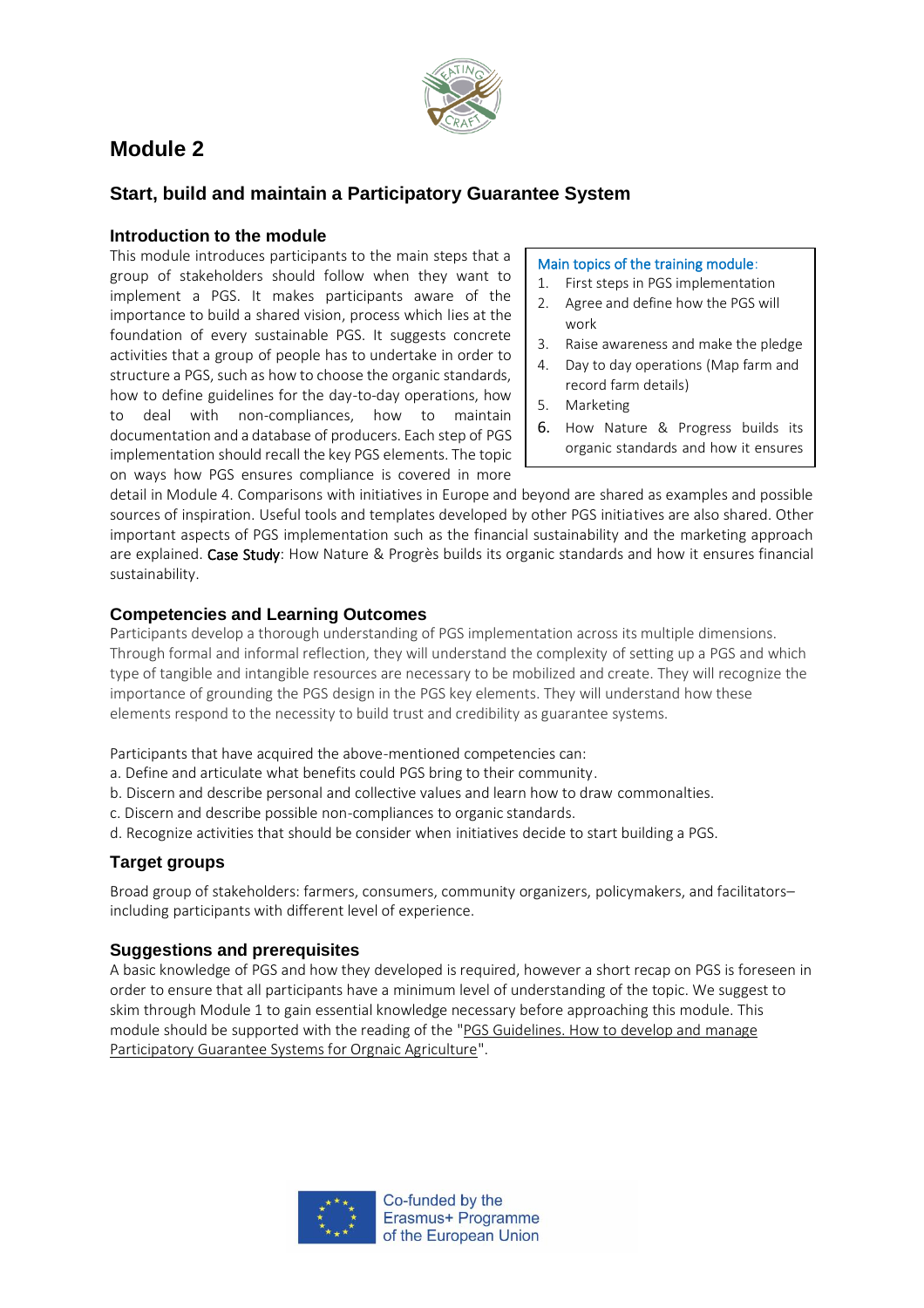

# **Module 3 Synergies Between Participatory Guarantee Systems and Community Supported agriculture**

### **Introduction to the module**

This module shares experiences and reflections for understanding benefits emerging from integrating PGS processes into Community Supported Agriculture (CSA). It showcases examples of some CSA networks in France and in Belgium that have been experimenting and creating synergies between the two systems. There is no standard model to adapt PGS into CSA, that would be easy to replicate. The module rather gives/shows a variety of experiences that can be observed and that can serve as inspiration for further

#### Main topics of the training module:

- A wide array of CSA initiatives
- From identifying the needs and issues that are specific to CSA groups to the research of collective solutions
- Lessons learnt by CSA networks

adaptation to specific contexts. The module reflects on the importance of adapting strategies, which need to take into account the specificity of each CSA – a solidarity alliance between consumers and producers within a given territory. It also focuses on the importance of addressing the sustainability not only of farms, but also of consumer groups and especially of the relationship between these actors. PGS initiatives, as they were introduced in Module 1 and 2, become source of inspiration for structuring actions and relationships within a single CSA initiative, and also in the whole CSA network. Case Study: GASAP in Belgium, AMAP-Rhône-Alpes

### **Competencies and Learning Outcome**

Participants build basic knowledge about CSA. They will become familiar with values and objectives of the CSA European Declaration on CSA. Through formal and informal reflection, they will become aware of the role that a network can play in supporting the development of innovative approaches and solutions such as the adoption of PGS tools, and they will also reflect the need to build a CSA network, if it is not yet in place.

Participants that have acquired the abovementioned competencies can:

a. Articulate context and needs of their own solidarity-based partnership and their relationship to the CSA European Declaration.

b. Recognize the importance of the continuous improvement of practices in the fields/farms? as well as within the management of a CSA or CSA network.

c. Recognize different approaches and objectives behind the integration of PGS into CSA and evaluate the role of the network in this process.

d. Recognize activities that should be considered when an initiative decides to start building a PGS.

**Target groups:** broad group of stakeholders: not only people involved in PGS or CSA, but also farmers, consumers, community organisers, policymakers, facilitators interested in alternative food systems will benefit by using this output.

### **Suggestions and prerequisites**

A basic knowledge of CSA and how they work is required in order to ensure that all participants have a minimum level of understanding of the topic. This module should be supported with the reading of the publication [Synergies between Community-Supported Agriculture \(CSA\) and Participatory Guarantee](https://www.ifoam.bio/sites/default/files/asc_spg_en_web.pdf)  [Systems \(PGS\).](https://www.ifoam.bio/sites/default/files/asc_spg_en_web.pdf)



Co-funded by the Erasmus+ Programme of the European Union